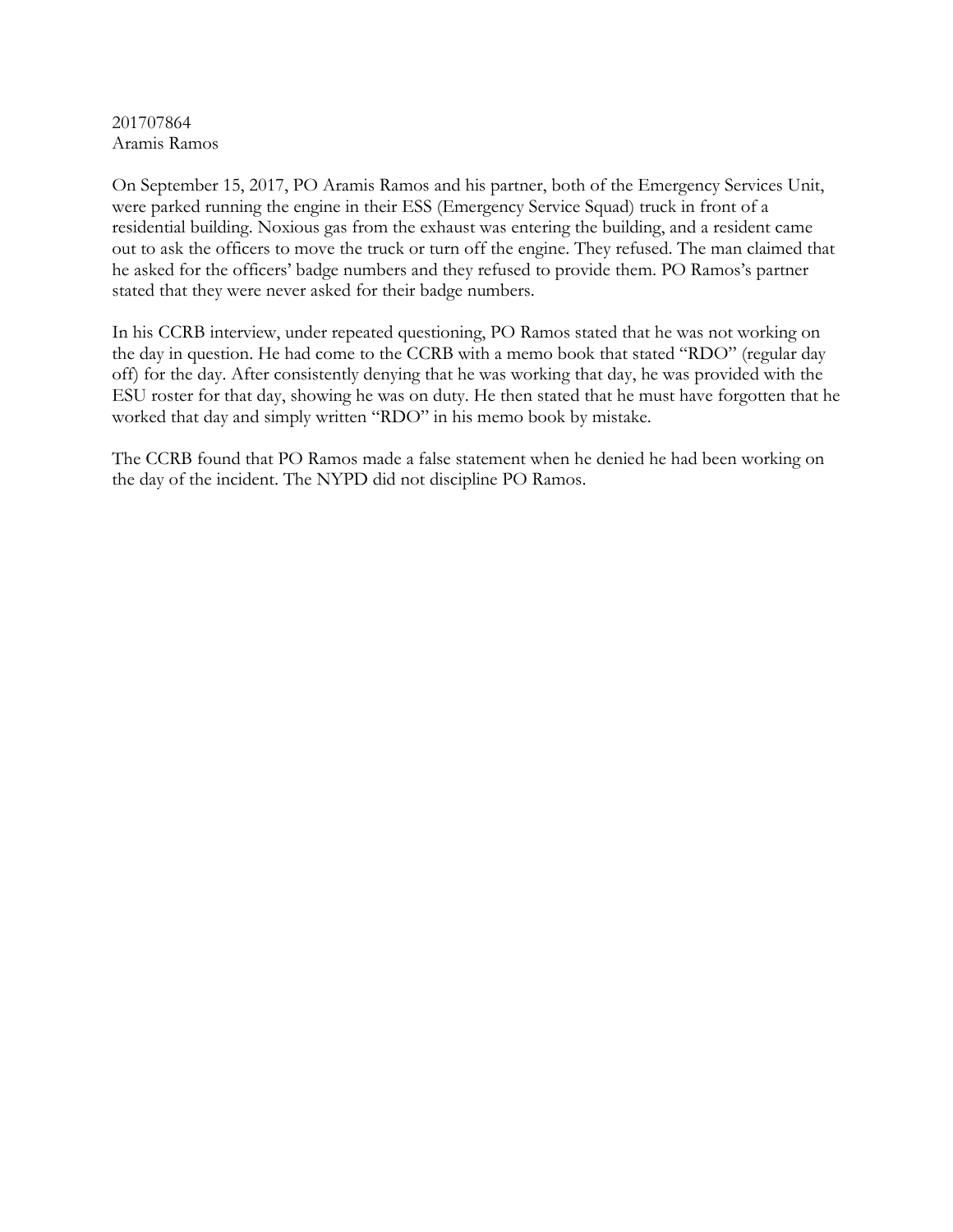# **CCRB INVESTIGATIVE RECOMMENDATION**

| Investigator:                      |                                                                                                                                 | Team:                                                                                                                     | <b>CCRB</b> Case #: | $\Box$ Force                     | Discourt. $\Box$                   | U.S.          |
|------------------------------------|---------------------------------------------------------------------------------------------------------------------------------|---------------------------------------------------------------------------------------------------------------------------|---------------------|----------------------------------|------------------------------------|---------------|
| Nathan Winshall                    |                                                                                                                                 | Squad #3                                                                                                                  | 201707864           | $\overline{\triangledown}$ Abuse | O.L.<br>П                          | Injury        |
| Incident Date(s)                   |                                                                                                                                 | <b>Location of Incident:</b>                                                                                              |                     | Precinct:                        | 18 Mo. SOL                         | <b>EO SOL</b> |
| Friday, 09/15/2017 11:18 AM        |                                                                                                                                 |                                                                                                                           |                     | 18                               | 3/15/2019                          | 3/15/2019     |
| Date/Time CV Reported              |                                                                                                                                 | CV Reported At:                                                                                                           | How CV Reported:    | Date/Time Received at CCRB       |                                    |               |
| Fri, 09/15/2017 2:20 PM            |                                                                                                                                 | IAB                                                                                                                       | Phone               |                                  | Fri, 09/22/2017 4:36 PM            |               |
| <b>Complainant/Victim</b>          | <b>Type</b>                                                                                                                     | <b>Home Address</b>                                                                                                       |                     |                                  |                                    |               |
|                                    |                                                                                                                                 |                                                                                                                           |                     |                                  |                                    |               |
|                                    |                                                                                                                                 |                                                                                                                           |                     |                                  |                                    |               |
| <b>Home Address</b><br>Witness(es) |                                                                                                                                 |                                                                                                                           |                     |                                  |                                    |               |
|                                    |                                                                                                                                 |                                                                                                                           |                     |                                  |                                    |               |
| <b>Subject Officer(s)</b>          | <b>Shield</b>                                                                                                                   | <b>TaxID</b>                                                                                                              | <b>Command</b>      |                                  |                                    |               |
| 1. POM Aramis Ramos                | 23183                                                                                                                           | § 87(2)(b)                                                                                                                | <b>ESS 02</b>       |                                  |                                    |               |
| 2. DTS Ethan Erlich                | 07638                                                                                                                           | § 87(2)(b)                                                                                                                | <b>ESS 02</b>       |                                  |                                    |               |
| Officer(s)                         | <b>Allegation</b>                                                                                                               |                                                                                                                           |                     |                                  | <b>Investigator Recommendation</b> |               |
| A. POM Aramis Ramos                | Abuse of Authority: Police Officer Aramis Ramos refused to A. \$87(2)(9)<br>provide his shield number to $8\frac{87(2)(b)}{25}$ |                                                                                                                           |                     |                                  |                                    |               |
| <b>B</b> . DTS Ethan Erlich        | Abuse of Authority: Detective Ethan Erlich refused to<br>§ 87(2)(g)<br><b>B</b> .<br>provide his shield number to \$87(2)(b)    |                                                                                                                           |                     |                                  |                                    |               |
| C. DTS Ethan Erlich                | $arrest$ $87(2)(b)$                                                                                                             | Abuse of Authority: Detective Ethan Erlich threatened to                                                                  |                     | $\mathcal{C}$                    | § 87(2)(g)                         |               |
| D. POM Aramis Ramos                | 203-08.                                                                                                                         | Other: There is evidence suggesting Police Officer Aramis<br>Ramos provided a false official statement in violation of PG |                     | $D$ .                            | § 87(2)(g)                         |               |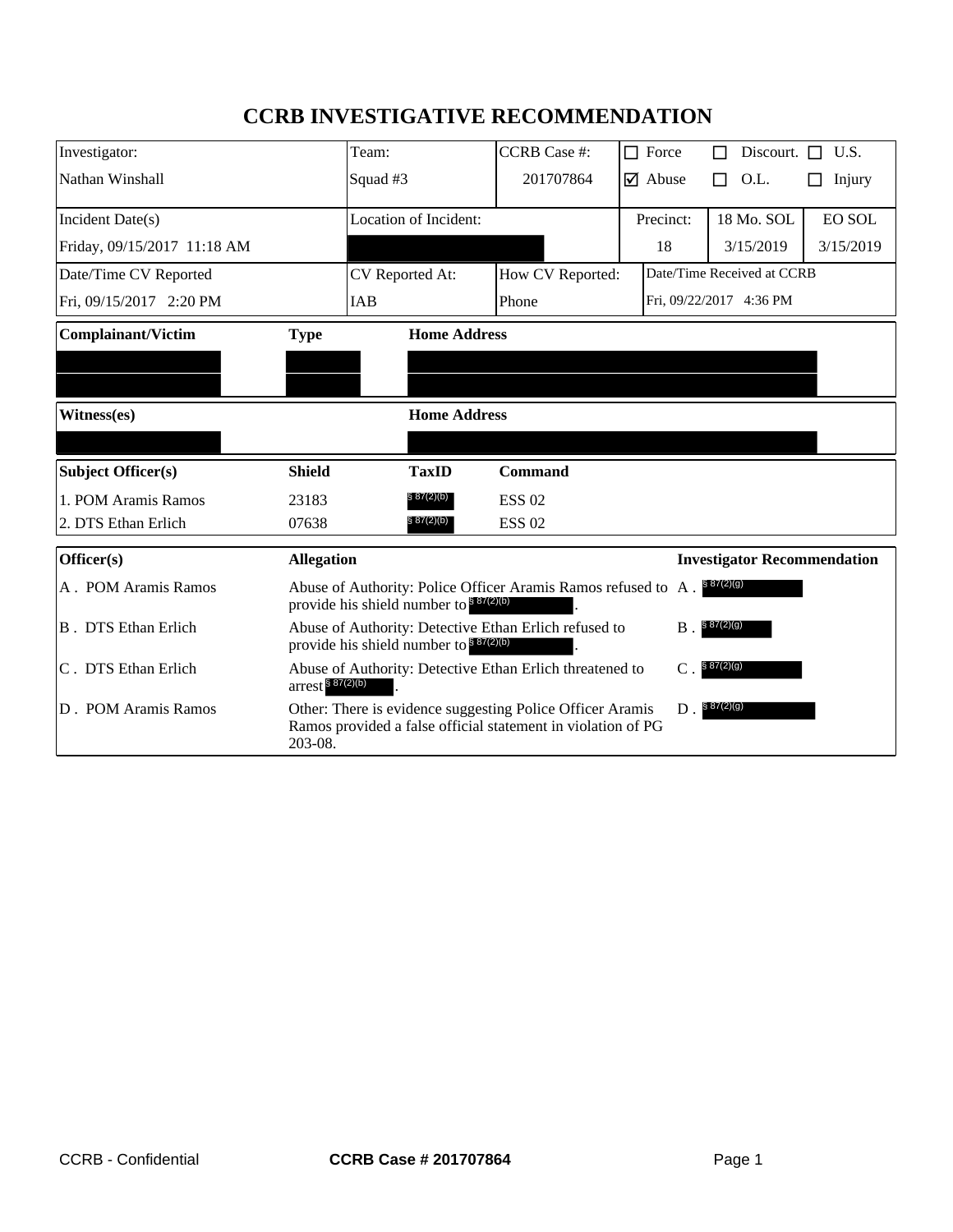#### **Case Summary**

filed this complaint with IAB via telephone on September 15, 2017. This complaint was received by the CCRB on September 22, 2017, via IAB log #2017-36468. On September 15, 2017, at approximately 11:18 a.m.,  $8\frac{87}{200}$  was working as a doorman a\$87(2)(b) in Manhattan, when he noticed that noxious fumes were entering  $\frac{5}{27}$ the building. \$87(2)(b) looked outside and noticed that the fumes were coming from an ESU truck. 887(2)(b) then approached the ESU truck and asked PO Aramis Ramos, of ESS 02, to turn off his truck (PO Ramos has since been promoted to Detective). PO Ramos stated that he was unable to turn it off and could not move it either.  $8\pi(2)$ (b) then allegedly requested the shield numbers of PO Ramos and Det. Ethan Erlich, of ESS 02. PO Ramos allegedly did not respond and covered his shield with his hand and Det. Erlich allegedly laughed (Allegation A: **Abuse of Authority, \$87(2)(9)** : Allegation B: Abuse of Authority, 887(2)(9)

the superintendent of the building for which S87(2)(b) Later,  $$87(2)(b)$ was the doorman, approached the ESU truck to ask the officers to turn it off. He spoke to Det. Erlich who stated that he could not move his vehicle and could not turn it off. **SET(2)(b)** asked Det. Erlich to turn his vehicle off again and Det. Erlich allegedly told 8 87(2)(b) that if he did not leave the officers alone, he would be arrested (Allegation C: Abuse of Authority, \$87(2)(9)  $\mathbf{D}$ . There were no arrests or summonses associated with this incident.

Video footage, found in IA 47, was obtained for the case; however, it did not capture any of the allegations and is not used in the analysis of the case.

#### **Findings and Recommendations**

# Allegation (A) Abuse of Authority: Police Officer Aramis Ramos refused to provide his shield number to \$87(2)(b)

## Allegation (B) Abuse of Authority: Detective Ethan Erlich refused to provide his shield number to \$87(2)(b)

It is undisputed that PO Ramos and Det. Erlich were stationed outsides  $\frac{1}{270}$ in a running ESU truck, #5782. While doing so, noxious fumes were emitted from the engine of the truck and the gas seeped into the building, causing discomfort to many of the building's occupants. In response, 89700 approached the passenger side of the ESU truck and spoke to PO Ramos, requesting that he turn the vehicle off or that he move it. PO Ramos explained that he could do neither as part of his assignment entailed keeping the engine running and remaining in that location.

§ 87(2)(b) stated that when he approached PO Ramos, PO Ramos was standing outside the ESU truck. After PO Ramos denied 887200 s request to either turn off the engine of the vehicle or to move the vehicle, **887(2)(b)** said, "Dude, you got a badge number?" When he said this, he was looking at PO Ramos; however, the question was intended for both PO Ramos and Det. Erlich, who was in the driver's seat. Initially, 887(2)(b) stated that PO Ramos responded, "No;" however, later in his sworn statement, he stated that PO Ramos covered his shield with his hand and did not say anything, causing Det. Erlich to laugh.

§ 87(2)(b) did not witness this portion of the incident.

 $$87(2)(b)$ a resident of the building where \$87(2)(b) worked, saw  $$87(2)(b)$ speaking to the officers but did not hear \$87000 request the officers' shield number (Board Review 09).

Page 2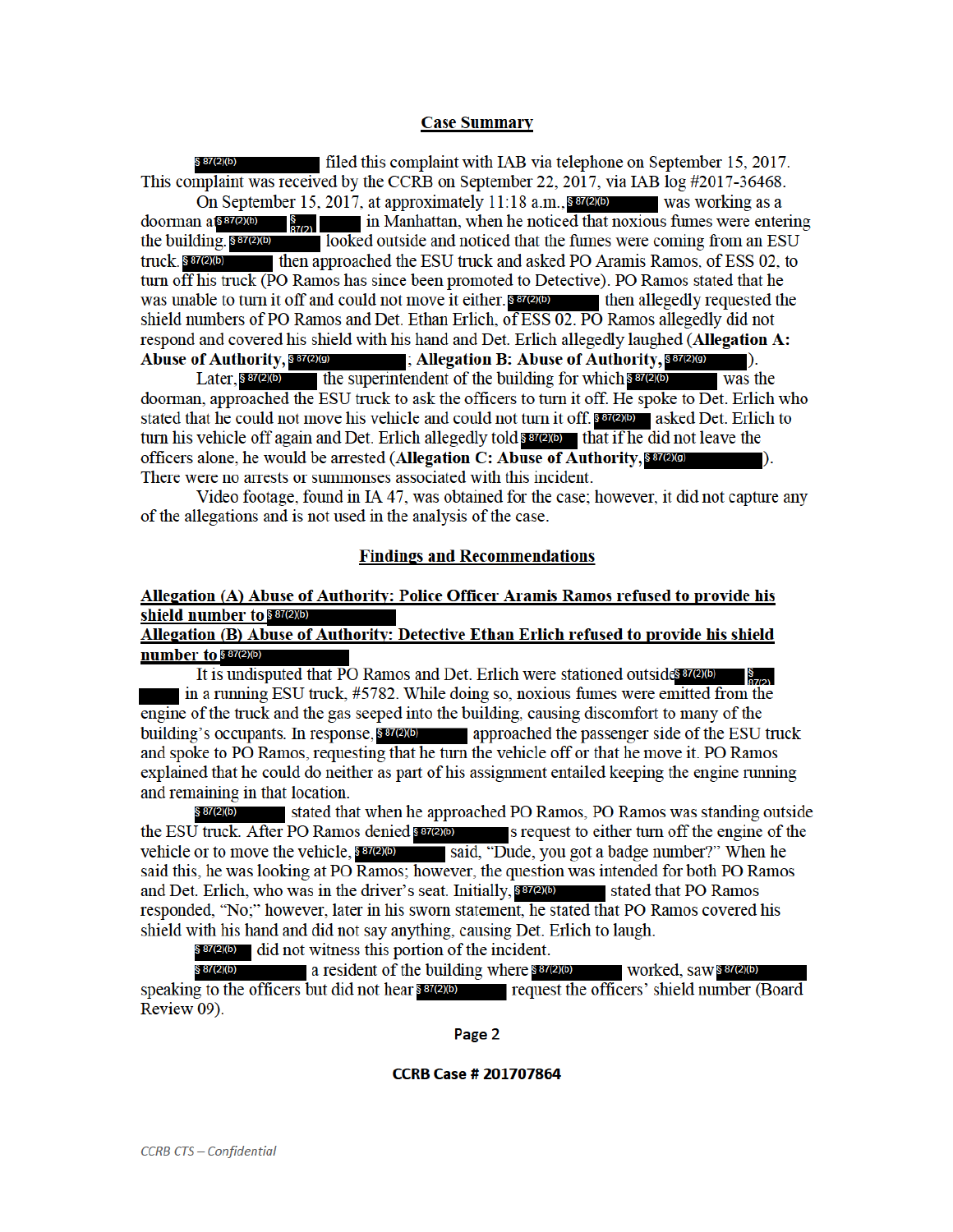PO Ramos stated that when 887(2)(b) approached him, he was sitting in the passenger seat of the ESU vehicle. PO Ramos denied ever being asked for his shield number and denied covering his shield or saying, "No," to such a request.

Det. Erlich stated that no civilian asked him for his shield number and that he did not hear a civilian ask PO Ramos for his shield number. Det. Erlich did not deny a request for his shield number verbally or by covering his shield. Det. Erlich did not see PO Ramos cover his shield.



#### Allegation (C) Abuse of Authority: Detective Ethan Erlich threatened to arrest \$87(2)(b)

It is undisputed that after  $\frac{1}{2}$  (2)(b) implored PO Ramos to turn off or move the ESU vehicle, 887(2)(b) approached Det. Erlich, who was sitting in the driver's seat of the ESU vehicle. **§87(2)(b)** spoke to Det. Erlich and requested that he move or turn off the ESU vehicle and Det. Erlich responded that he was unable to move or turn off the truck.

**§ 87(2)(b)** stated that he then asked Det. Erlich to turn off his engine and in response, Det. Erlich to  $\log$   $\frac{1}{100}$  to leave the officers alone or they would arrest  $\frac{1}{100}$  Det. Erlich then went on to explain that no civilian was allowed to interfere with the officers because they were on a "very special mission." **SECULE** speculated that his repeated requests for the officers to move might be interpreted as an attempt to distract the officers from their "mission."

initially stated that he could not hear the conversation that Det. Erlich and § 87(2)(b) had; however, he later stated that after the incident, 887(2)(b) told him that an ESU § 87(2)(b) officer had said to him, "Fuck off or you'll be arrested." \$87200 denied that an officer ever used profanity toward him; therefore, a discourtesy allegation was not pleaded.)

§ 87(2)(b) did not hear an officer threaten to arrest \$87(2)(b)

Det. Erlich stated that strew asked Det. Erlich if he could move or turn off his vehicle. Det. Erlich responded by showing  $8\frac{87}{200}$  all of the radios and equipment in the truck and explaining that they had to keep the truck running in order to ensure the radios and equipment stayed on. He then apologized to 887(2)(b) for the smell the fumes were creating and 887(2)(b) then walked away. He denied threatening to arrest 887(2)(b) and added that  $8\frac{87}{200}$  was not doing anything for which he could be arrested.

PO Ramos did not see Det. Erlich interact with \$87(2)(b)

 $$87(2)(g)$ 

Page 3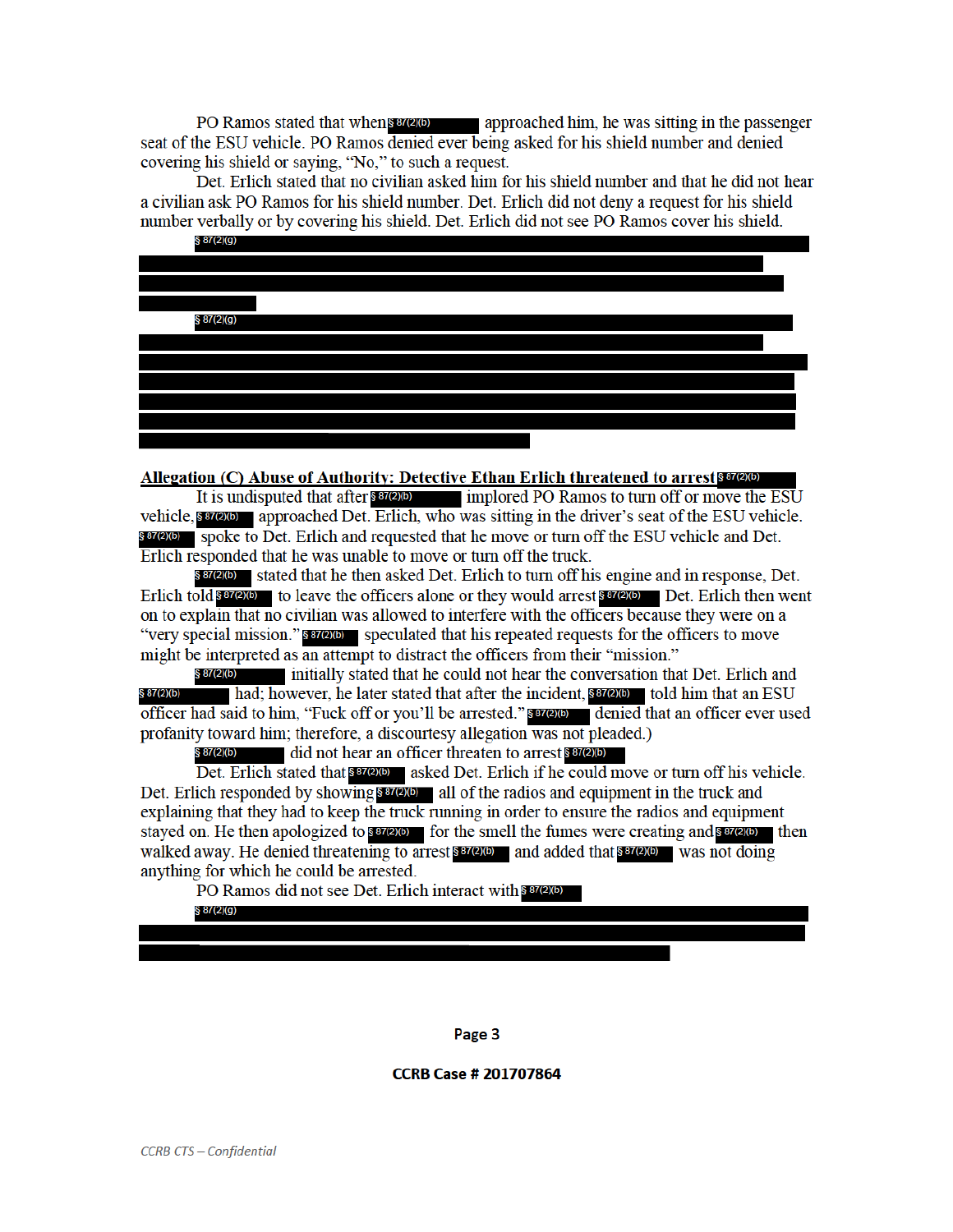### **Allegation (D) Other Misconduct: There is evidence suggesting Police Officer Aramis Ramos provided a false official statement in violation of PG 203-08.**

The CCRB recommends that the NYPD conduct further investigation as there is evidence to suggest that PO Ramos provided a false official statement. A spin-off case was referred to IAB via CCRB #201800595. The evidence is as follows:

In his memo book for September 15, 2017, PO Ramos wrote "RDO," which stands for regular day off (Board Review 01). During his sworn statement to the CCRB, PO Ramos had the following exchange with Inv. Winshall of the CCRB: Inv. Winshall asked, "Directing your attention to September 15, 2017, what hours did you work?" PO Ramos replied, "I was off. RDO." Inv. Winshall responded, "Okay, so then... I'm just going to keep going through the questions. With whom were you working?" PO Ramos responded, "No one." Inv. Winshall asked, "Were you dressed in uniform or in plainclothes?" PO Ramos replied, "No." Inv. Winshall asked, "Did you have a department issued phone on this day?" PO Ramos replied, "No." PO Ramos was then shown the ESU Detailed Roster for the day of the incident, which lists him as being on duty and present at the incident location (Board Review 08). PO Ramos stated that this refreshed his memory and explained the discrepancy between his memo book and the Detailed Roster by stating that when he had gone to write in his memo book, he forgot what he had done on the day in question, so he just wrote, "RDO."

Patrol Guide Procedure 203-08 states that all officers are strictly prohibited from intentionally making a false official statement, and are subject to disciplinary action, up to and including dismissal, for doing so (Board Review 02).



- This is  $\frac{887(2)(b)}{2}$  first complaint and  $\frac{837(2)(b)}{2}$  is second complaint with the CCRB (Board Review 03 and Board Review 04).
- In his 11 years as a member of the NYPD, PO Ramos has been the subject of eight other CCRB complaints, which generated 14 allegations, none of which have been substantiated. § 87(4-b), § 87(2)(g)
- In his 16 years as a member of the NYPD, Det. Erlich has been the subject of two other complaints, which generated three allegations, none of which have been substantiated or recommended for other misconduct. § 87(2)(g)

Page 4

.